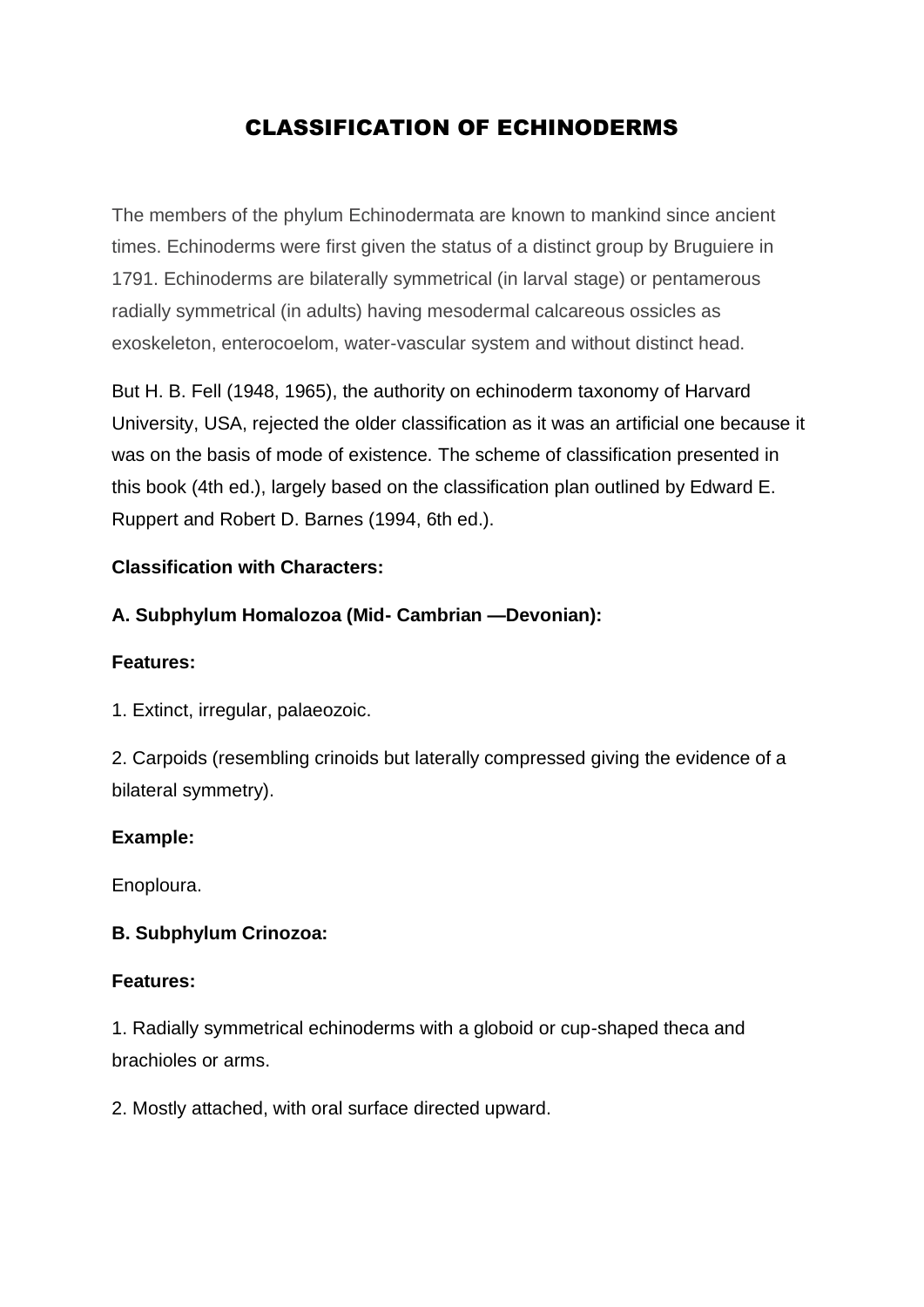This subphylum includes the fossil eocrinoids, cystoids and the fossil and living crinoids.

## **1. Class Eocrinoidea (Early Cambrian to Ordovician):**

## **Features:**

- 1. The oldest extinct crinoids.
- 2. They were stalked or stalk-less, with an enclosed theca.
- 3. The upper or oral end contained five ambulacra and five to many brachioles.

## **Example:**

Mimocystites.

## **2. Class Cystidea (Ordovician—Silurian):**

## **Features:**

1. The well-known group of extinct echinoderms.

2. They have vase-like bodies which remain fixed with the substratum directly or through a stalk.

- 3. The theca is composed of many rigid polygonal plates.
- 4. The plates constituting the theca are mostly porous and are perforated by canals.
- 5. The food-grooves extend over the surface of the theca.
- 6. The branchioles are devoid of pinnules.

## **(i) Order Rhombifera:**

### **Features:**

1. The theca canals produce various types of pores in a few or in all plates of the theca.

## **Examples:**

Caryocystites, Echinosphaerites, Glyptocystites, Lovenicystis, Cystoblastus.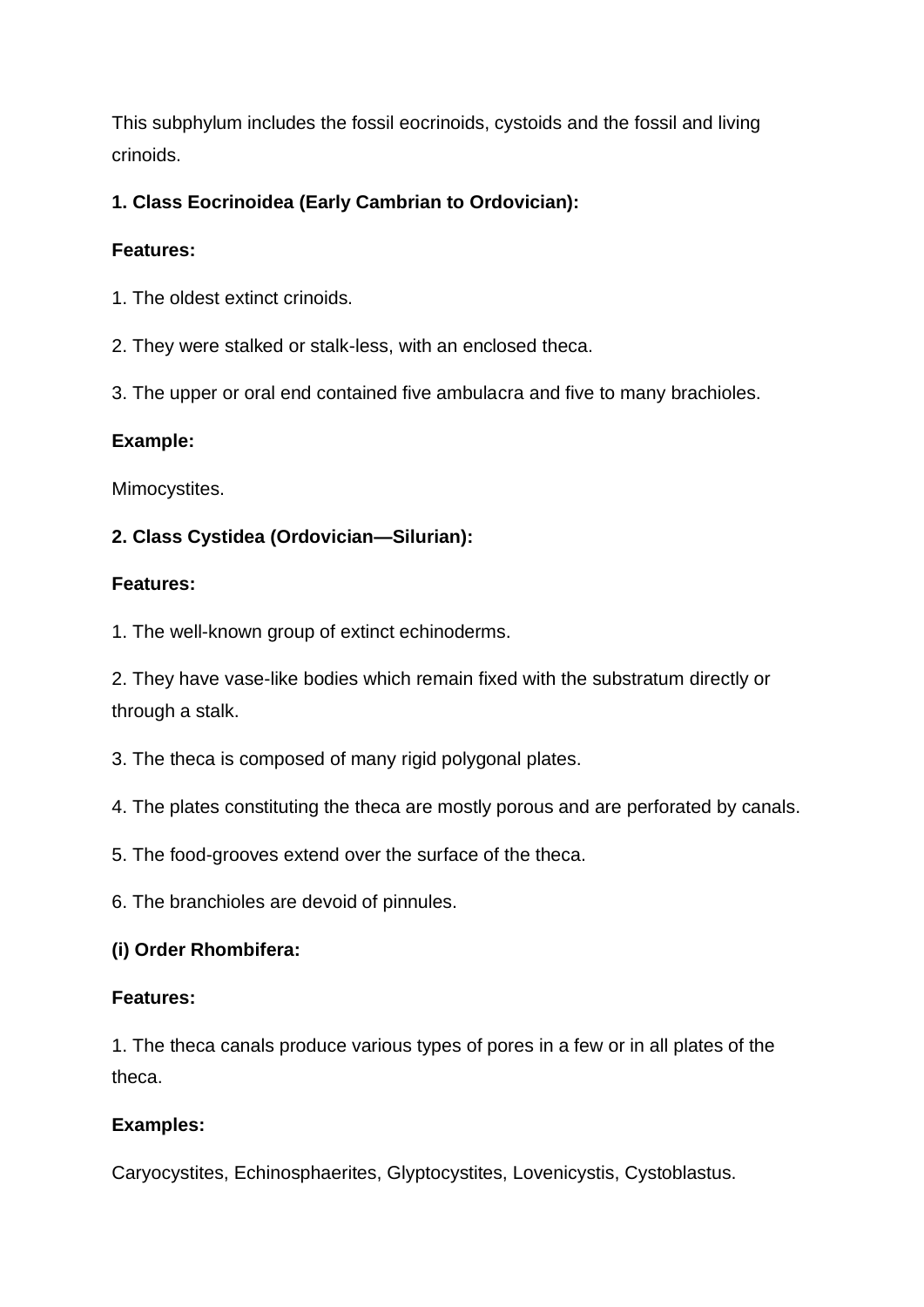## **(ii) Order Diploporita:**

### **Features:**

1. The theca canals are usually in the form of diplopores in all or in some of the thecal plates.

### **Examples:**

Proteroblastus, Aristocystites, Sphaeronites, Mesocystis, Asteroblastus.

### **(iii) Order Blastoidea (Ordovician—Permian):**

#### **Features:**

1. The members of this extinct class had pentamerous radially symmetrical thecae consisting of thirteen plates in three rows.

2. They were mostly fixed forms and remained attached with the substratum directly or through a short stalk.

3. The ambulacra are petaloid and are five in number.

4. They possess the characteristic respiratory structures, called hydrospires.

### **Examples:**

Codaster, Pentremites, Phaenoschisma, Orophocrinus, Troostocrinus, Zygocrinus.

### **3. Class Crinoidea (Cambrian—Recent):**

 $[Gk. crinon = lily; eidos = form, Approx. 700 species.$ 

- 1. Stalked and free-living echinoderms.
- 2. Body exhibits stong pentamerous symmetry.
- 3. Well-developed movable arms which are typically branched and bearing pinnules.
- 4. Oral surface is directed upwards.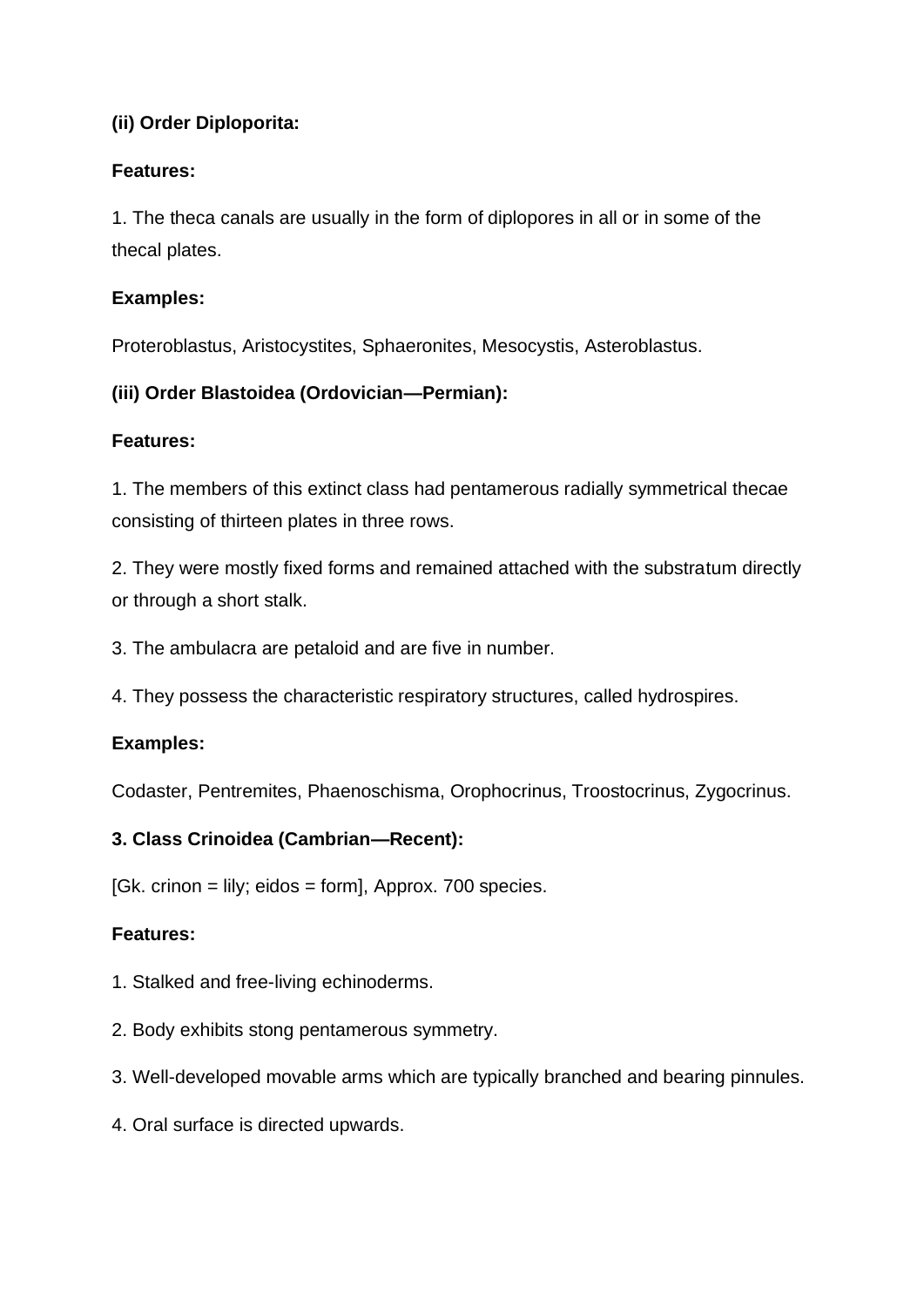5. Mouth is centrally placed and anus is generally excentrically placed on the oral surface of the body.

6. The theca (protective covering or case) on the aboral side is differentiated into a non-porous cup-like calyx.

7. Madreporite, spines and pedicellariae are wanting.

8. Barrel-shaped, free-swimming larva, called doliolaria larva, with 5 ciliated bands.

It includes sea lilies and feather stars.

### **1. Subclass Inadunata (Up. Cambrian— Permian):**

### **Features:**

- 1. Extinct, stalked crinoids with or without cirri.
- 2. The calyx is rigid and the ambulacra are mostly open.
- 3. The pinnules may or may not be present.
- 4. The lower arm ossicles are separated from the calyx.

### **Examples:**

Anartiocrinus, Ottawacrinus, Botryocrinus , Hybocystitus.

### **2. Subclass Flexibilia (Ordovician— Permian):**

#### **Features:**

- 1. Extinct crinoids.
- 2. The calyx is flexible and the ambulacra are covered.
- 3. The pinnules are totally absent.
- 4. The lower arm ossicles are united with the calyx.

#### **Examples:**

Forbesiocrinus.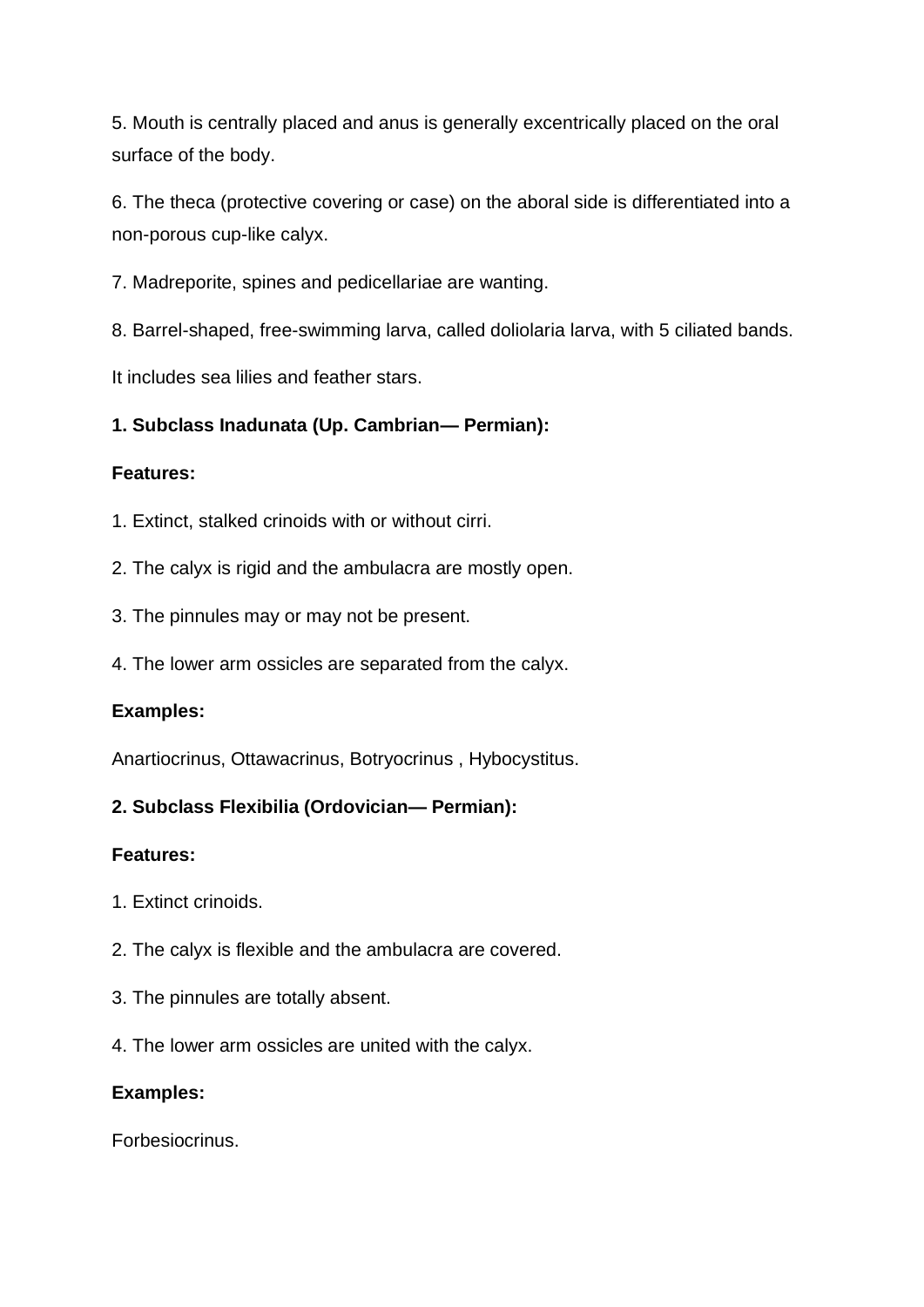### **3. Subclass Camerata (Ordovician— Permian):**

### **Features:**

- 1. Extinct crinoids.
- 2. The calyx is rigid with branched pinnulated arms.
- 3. The arm ossicles on the lower side are united with calyx.
- 4. The tegmen is armoured with plates and covers the mouth and ambulacra.
- 5. Usually an anal tube is present.

#### **Examples:**

Xenocrinus, Reteocrinus, Archaeocrinus, Platycrinus, Technocrinus.

#### **4. Subclass Articulata:**

#### **Features:**

1. The subclass contains both living and fossil crinoids with flexible pentamerous calyx.

- 2. The arm ossicles on the lower side are united with the calyx.
- 3. The arms are generally branched.
- 4. The tegmen is leathery with small plates.
- 5. The ambulacra and the mouth remain open.

#### **It includes 5 orders:**

#### **(i) Order Millericrinida:**

Stalked sea lilies without cirri.

### **Examples:**

Hyocrinus, Ptilocrinus.

### **(ii) Order Cyrtocrinida:**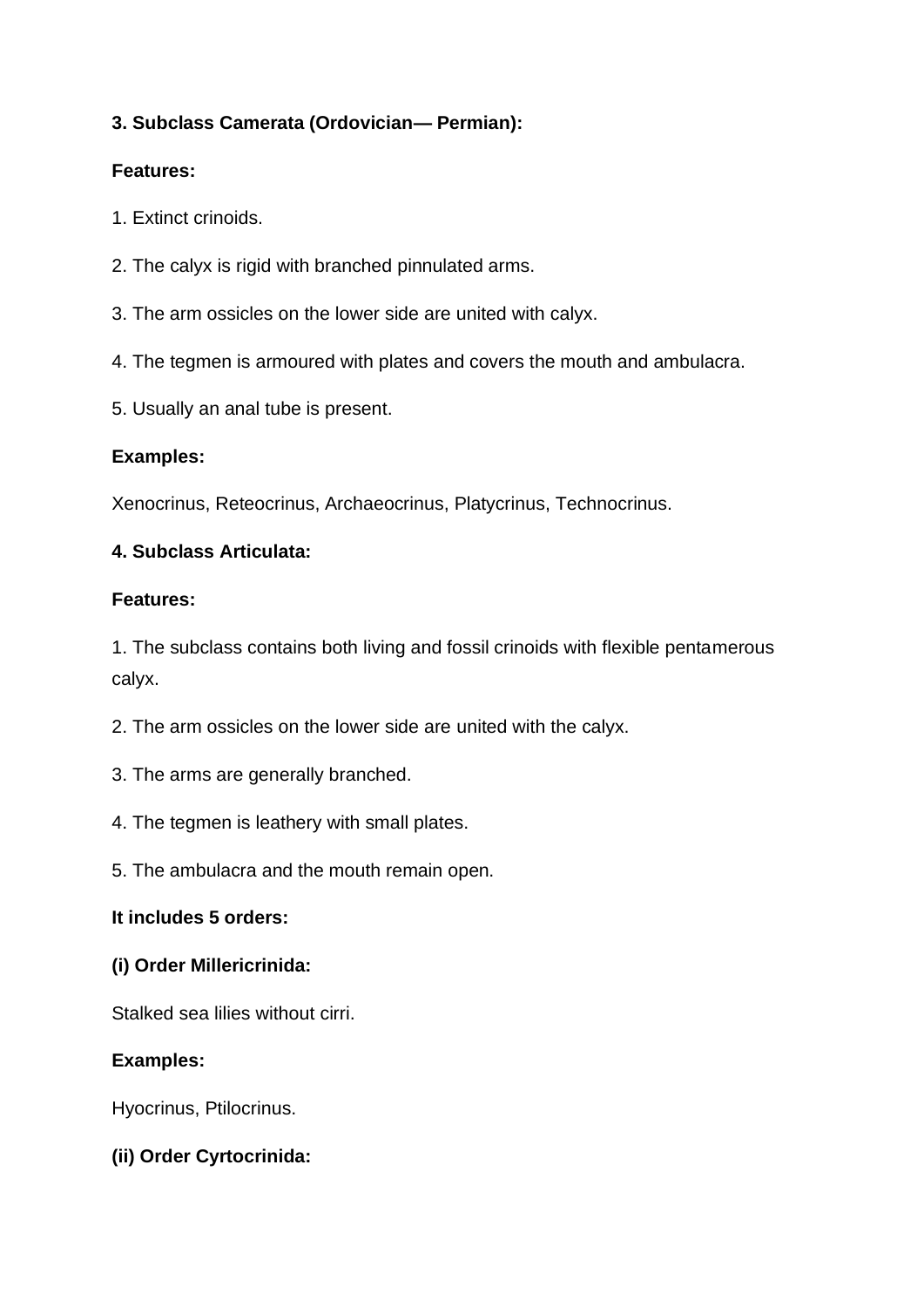The sea lilies of this order are attached to the substrate with a very short stalk.

## **Examples:**

Holopus.

## **(iii) Order Bourgueticrinida (Sea lilies):**

These are stalked small sea lilies and lack cirri. These lilies possess 5 or 10 very short arms.

### **Examples:**

Rhizocrinus, Bathycrinus (Bathycrinus recorded in about 10,000 m in depth and is known in deepest depth).

## **(iv) Order Isocrinida (Sea lilies):**

These sea lilies have long stalks with cirri. Many species are attached to the hard substrates.

### **Examples:**

Cenocrinus, Metacrinus, Neocrinus, Isocrinus

## **(v) Order Comatulida (Feather stars):**

These are stalkless, unattached crinoids and called feather stars. Most of crinoid species are included with in this order.

### 1. Calyx upward.

2. A series of jointed, flexible appendages, called cirri, occur at the base of the body and help to grasp the solid substrates.

### **Examples:**

Antedon , Comantheria, Florometra, Heliometra, Nemaster, Commisia.

### **C. Subphylum Asterozoa:**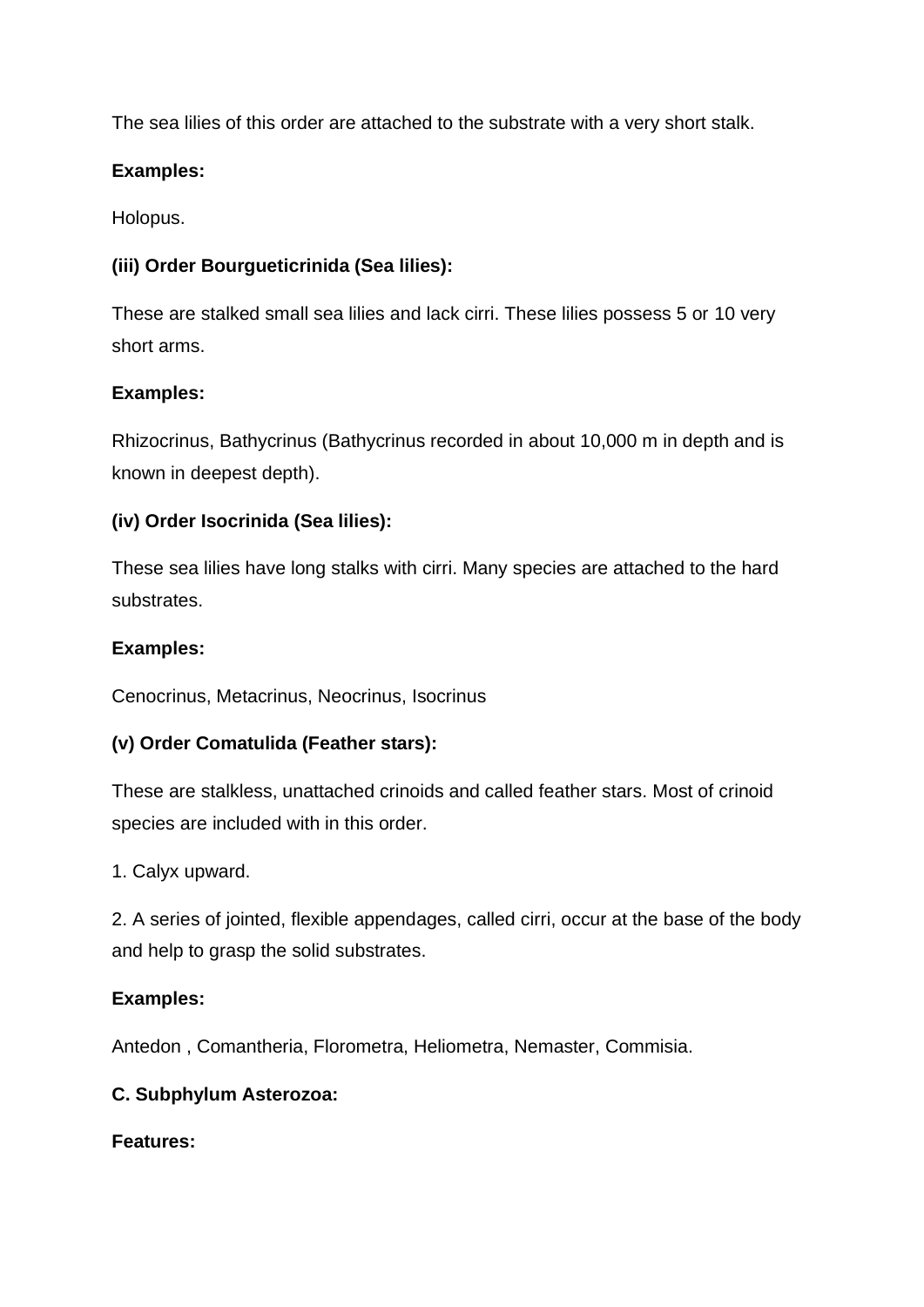- 1. Radially symmetrical, free living echinoderms.
- 2. Body composed of a flattened central disc and radially arranged arms or rays.
- 3. Oral surface directed downward.
- 4. Anus, when present, is placed aborally.

### **The subphylum includes 3 classes:**

**1. Class Asteroidea (Cambrian—Present):**

#### **Features:**

- 1. Body star-shaped.
- 2. Arms not sharply set off from the central disc.
- 3. Number of the arms usually 5 which may increase in some forms.
- 4. Ambulacral grooves open and contain rows of tube-feet.
- 5. Ambulacra (sing ambulacrum) restricted to the oral surface of the body.
- 6. Arms are hollow and each arm bears continuation of the coelom.
- 7. Madreporite situated on the aboral surface.
- 8. Pedicellariae is present.
- 9. The larval forms are bipinnaria and/or brachiolaria.
- 10. Generally called sea star.

### **The class is divided into 5 orders:**

### **(i) Order Platyasterida:**

### **Features:**

1. Primitive, mostly extinct asterioids.

2. Aboral surface bears large upright spines beset with two or three circlets of spinelets.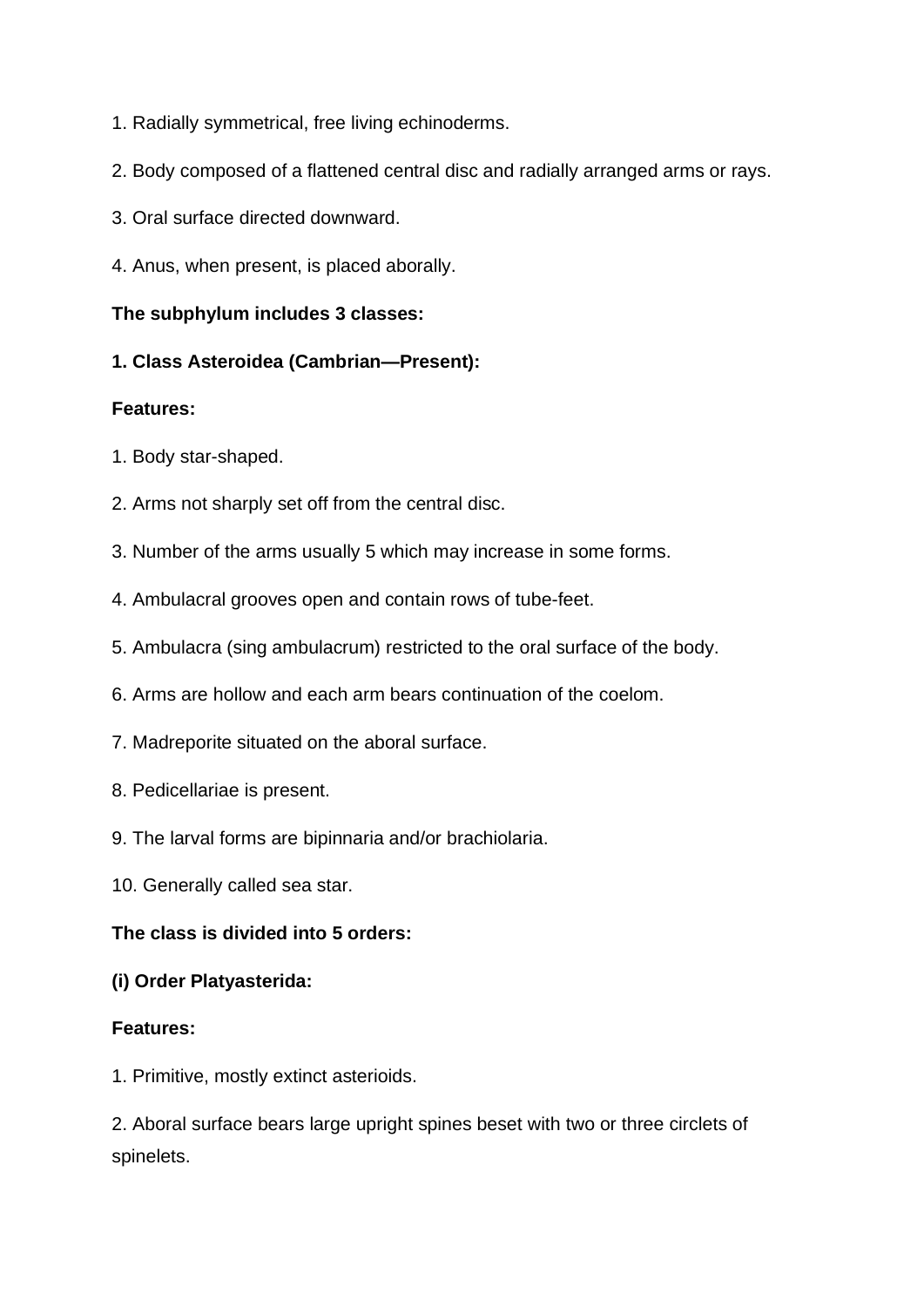3. Margin of the arm is formed by the infra-marginal plates.

4. No anus.

5. Tube-feet without suckers.

The two living genera are platyasterias and Luidia.

### **(ii) Order Paxillosida:**

#### **Features:**

- 1. The tube-feet lack suckers.
- 2. The ampullae are bifurcated.

3. Sea stars with marginal plates and usually with paxillae (i.e., upright movable spines) on the ambulacral surface.

4. Pedicallariae either sesssile or pectinate types.

### **Examples:**

Ctenodiscus, Goniopecten, Astropecten

### **(iii) Order Valvatida:**

### **Features:**

1. Tube-feet with terminal suckers.

2. Aboral plates usually flattened and have mosaic arrangement.

### **Examples:**

Archaster, Asterina, Odontaster, Acodontaster, Notioceramus, Chitonaster, Oreaster , Porcellanaster, Morelha

## **(iv) Order Spinulosida:**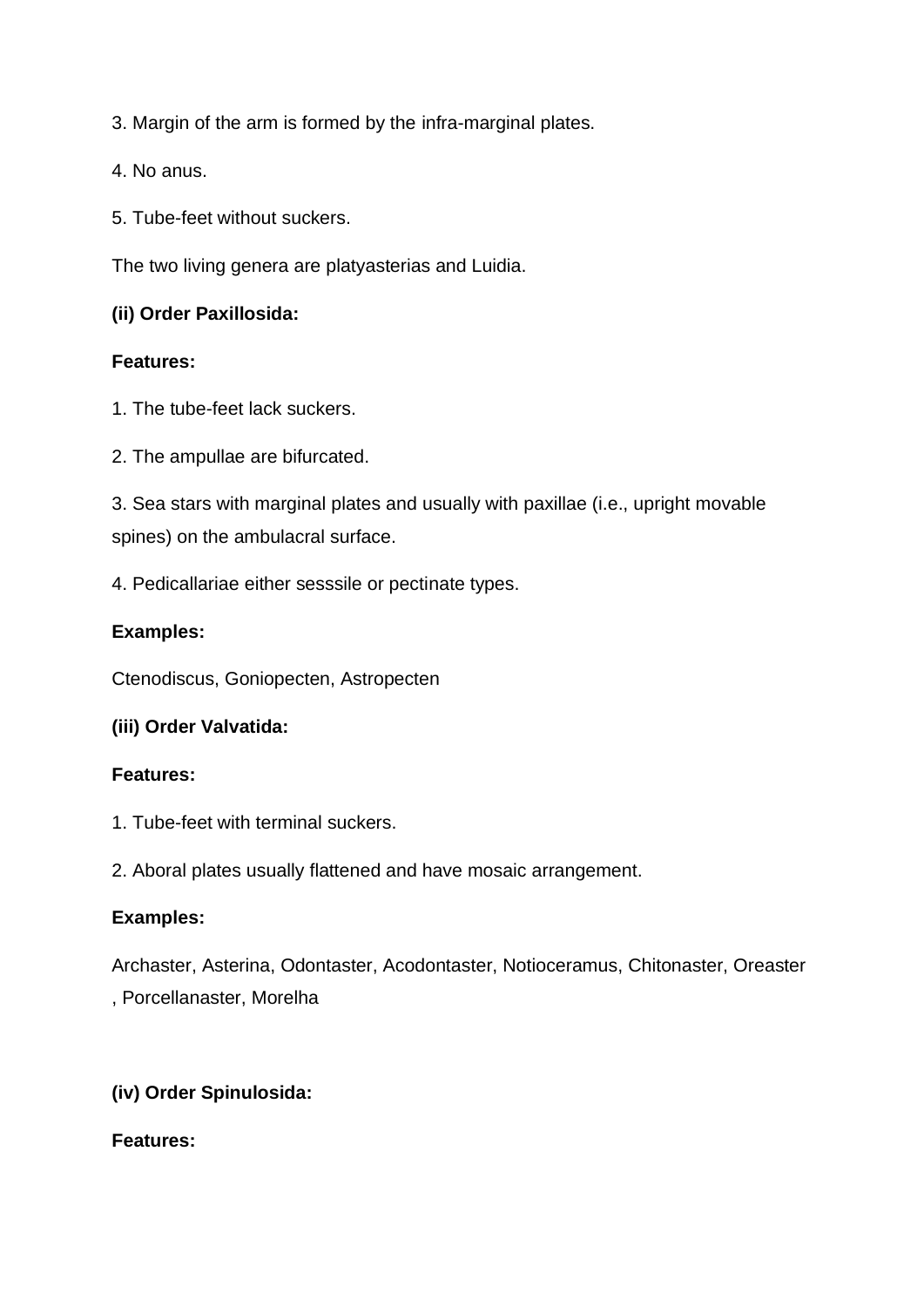1. Marginal plates are sometimes conspicuous, but in general, plates are absent or small.

2. Spines are present on the aboral surface either singly or in groups.

3. Tube-feet are provided with suckers and occur in two rows in each ambulacral groove.

- 4. Pedicellariae rarely present.
- 5. Ampullae may be simple or bifurcated.

### **Examples:**

Echinaster, Henricia, Ganerio, Cycethra, Patiria, Solaster , Acanthaster, Crossaster, Pteraster.

### **(v) Order Forcipulata:**

### **Features:**

- 1. Marginal plates are not prominet.
- 2. Spines occur singly.
- 3. Tube-feet are arranged in two or four rows and are provided with suckers.
- 4. Pedicellariae is stalked.

### **Examples:**

Asterias , Odinia, Ordinella, Asterostephane, Heliaster, Leptasterias, Pisaster, Brisinga, Zoroaster

### **2. Class Ophiuroidea (Carboniferous— Recent):**

- 1. They are commonly termed the brittle stars or serpent stars.
- 2. Body pentamerous and star-shaped.
- 3. It has a distinct central disc with 5 elongated flexible arms.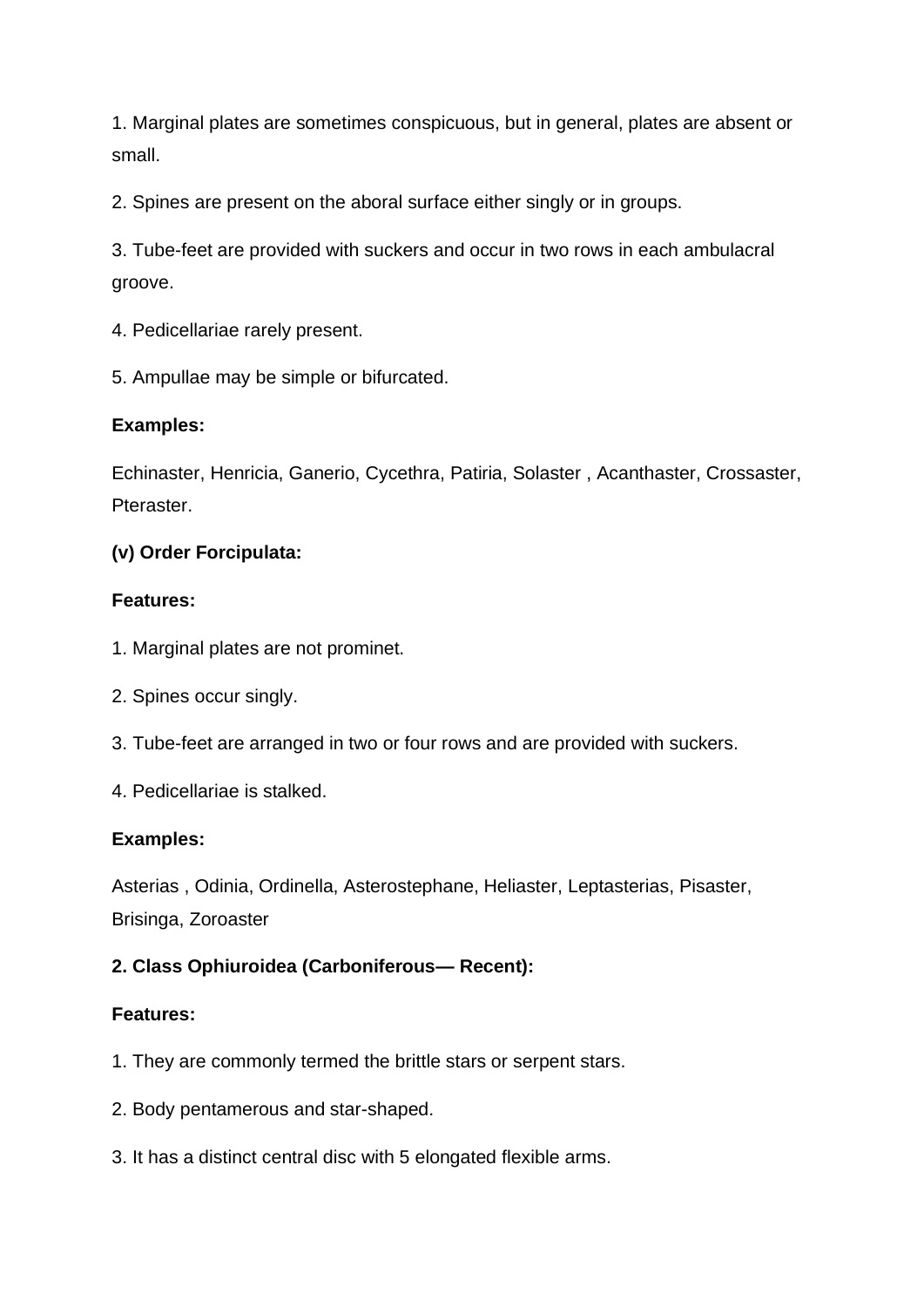4. The arms are sharply marked off from the central disc.

5. Ambulacral grooves absent excepting some fossils.

6. Body flattened with distinct oral and aboral surfaces.

7. There are no spacious prolongations of the coelom into the arms.

8. Anus is lacking.

9. Mouth and madreporite are situated on the oral surface of the body.

10. Gonads are pentamerous and the genital bursae usually act as the gonoducts.

11. Larva is Ophiopluteus.

It includes 3 orders –

#### **(i) Order Oegophiurida:**

#### **Features:**

1. It consists most of the fossil species except single living species.

2. No dorsal or ventral shields or bursae.

3. Madreporites at edge of disc.

#### **Example:**

Ophiocanops.

#### **(ii) Order Phrynophiurida:**

- 1. Dorsal arm shields are absent.
- 2. Arms are usually branched and can move vestically.
- 3. They can coil themselves around any object.
- 4. Spines are directed downward.

5. One madreporite at each inter-radius and the number corresponds with that of the stone canal.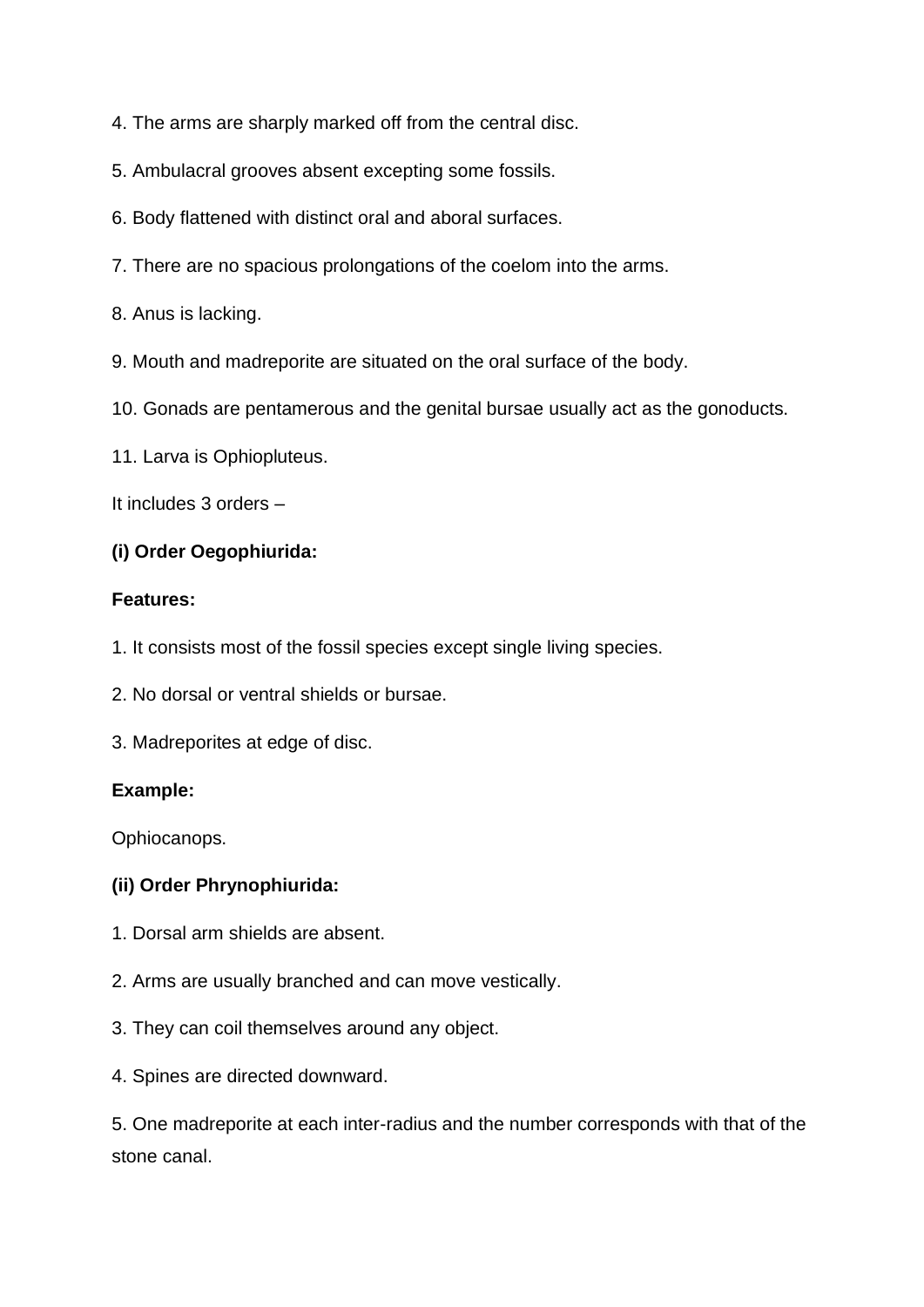6. Spines are often modified into hooks.

### **Examples:**

Ophiomyxa, Asteronyx, Gorgonocephalus, Astrophyton, Astrogymnotes, Euryale, Astrothorax

### **(iii) Order Ophiurida:**

### **Features:**

- 1. Mostly small ophiuroids, usually with 5 arms.
- 2. Arms are simple and un-branched.
- 3. Arms can move along the transverse plane of the body.
- 4. Dorsal arm shields are present.
- 5. Madreporite single.
- 6. Spines are directed outward.

The order includes most of the brittle stars.

### **Examples:**

Amphiura, Ophiopholis, Ophiothrix, Ophioderma, Ophiocoma, Ophiolepis, Ophiostigma, Ophiactis, Ophiura, Ophiacantha, Sigsbeia.

## **3. Class Concentricycloidea:**

They are called sea daisies and are known by single genus and two species that were discovered in 1986 from a submerged wood.

- 1. Minute (maximum 1 cm diameter), deep-water medusa-like bodies.
- 2. Two concentric water rings on the outer edge of the disc.
- 3. Coelom spacious.
- 4. Ambulacral system is absent.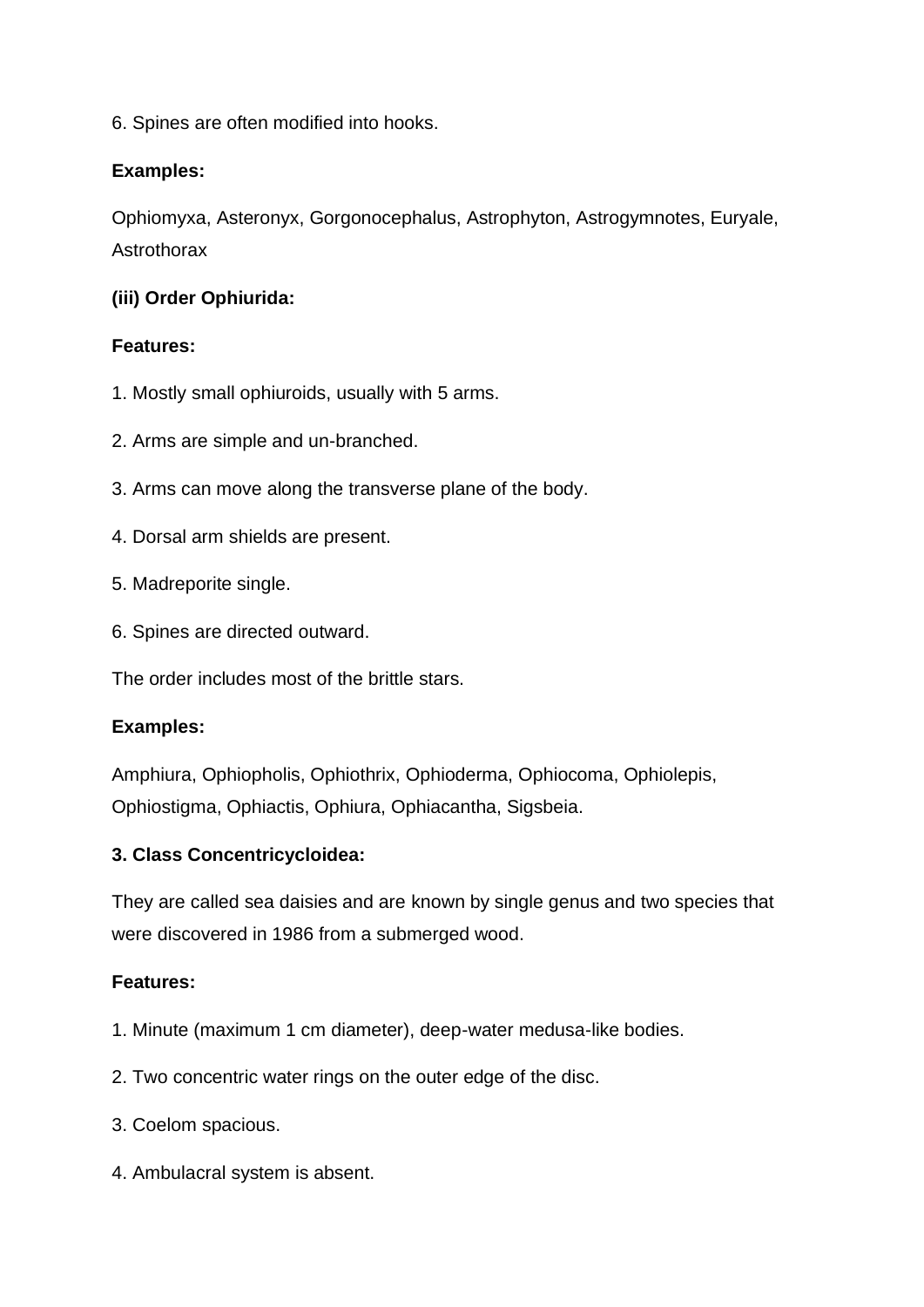5. No larval stage.

## **Example:**

Xyloplax.

## **D. Subphylum Echinozoa:**

## **Features:**

1. Globoid or discoid echinoderms without radiating arms or brachioles (small armlike processes).

2. Mouth and anus lie at opposite poles in earliest members.

- 3. Mostly unattached.
- 4. Hydrocoel forms a ring about the mouth.

The subphylum comprises 2 classes.

## **4. Class Echinoidea (Ordovician—Recent):**

The sea urchins, heart urchins, cake urchins are included under this class.

## **Features:**

1. Body may be globular, heart-shaped, oval or disc-shaped.

2. Body orally and aborally flattend and without arms.

3. Body enclosed by a skeleton in the form of a continuous test, shell (= corona) of closely set of calcareous plates.

4. Spines movable.

5. Ambulacral grooves absent but surface is divided into alternate ambulacral and inter-ambulacral areas.

6. Ambulacral plates have pores for the passage of tube-feet.

7. Tube-feet highly extesible, provided with suckers and locomotory in function.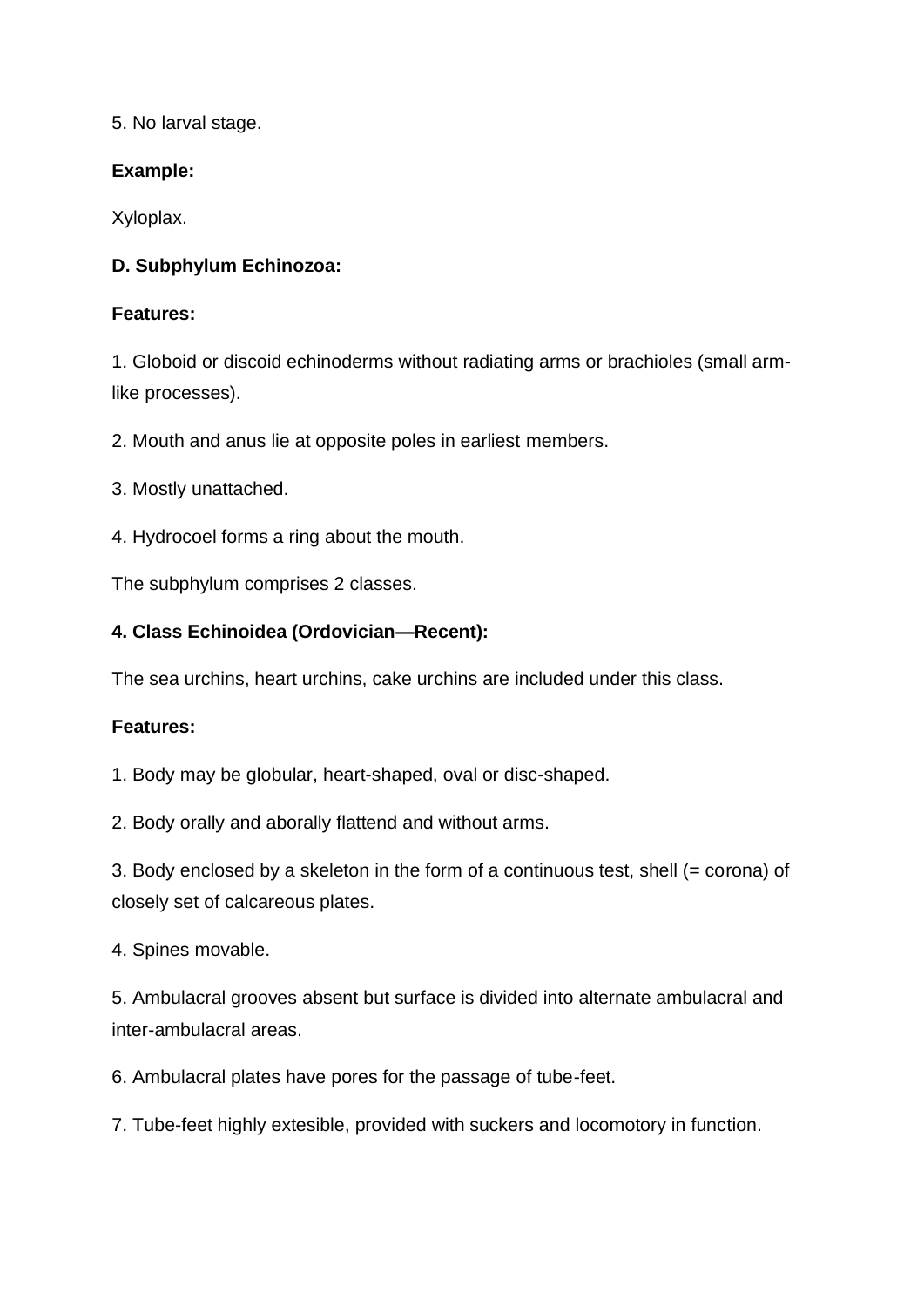8. Mouth and anus surrounded by membranous peristome and periproct respectively.

9. Larva is Echinopluteus.

Echinoids may be divided into regular or irregular urchins.

### **The regular urchins are characterised by:**

1. The test or corona is globular and shows pentamerous symmetry.

2. Spines are long and unusually thick and cylindrical (e.g., Eucidaris, Echinus, Strongylocentrotus, etc.).

3. Each inter-ambulacrum has two rows of plates.

4. The lantern of Aristotle is well developed.

5. Centric anus.

All sea urchins are included to this group and also sometimes classified as regularia (regular urchins) or endocyclica (centric anus), as a subclass.

## **Examples:**

Sea urchins (Cidaris, Diadema, Arbacia, Salmacis, Echinus, Echinometra, etc.).

# **The irregular urchins or irregularia (e.g., heart urchins, sand dollars, and sea biscuits) are characterised by:**

1. The test or corona is mostly flattened and the shape is either oval or round and they exhibit varying degrees of bilateral symmetry.

2. The spines are relatively shorter.

3. The ambulacral areas on the aboral surface form a five-pointed petaloid condition like the petals of a flower.

4. The tube-feet are mostly non-locomotory.

5. Anus eccentric (exocyclic).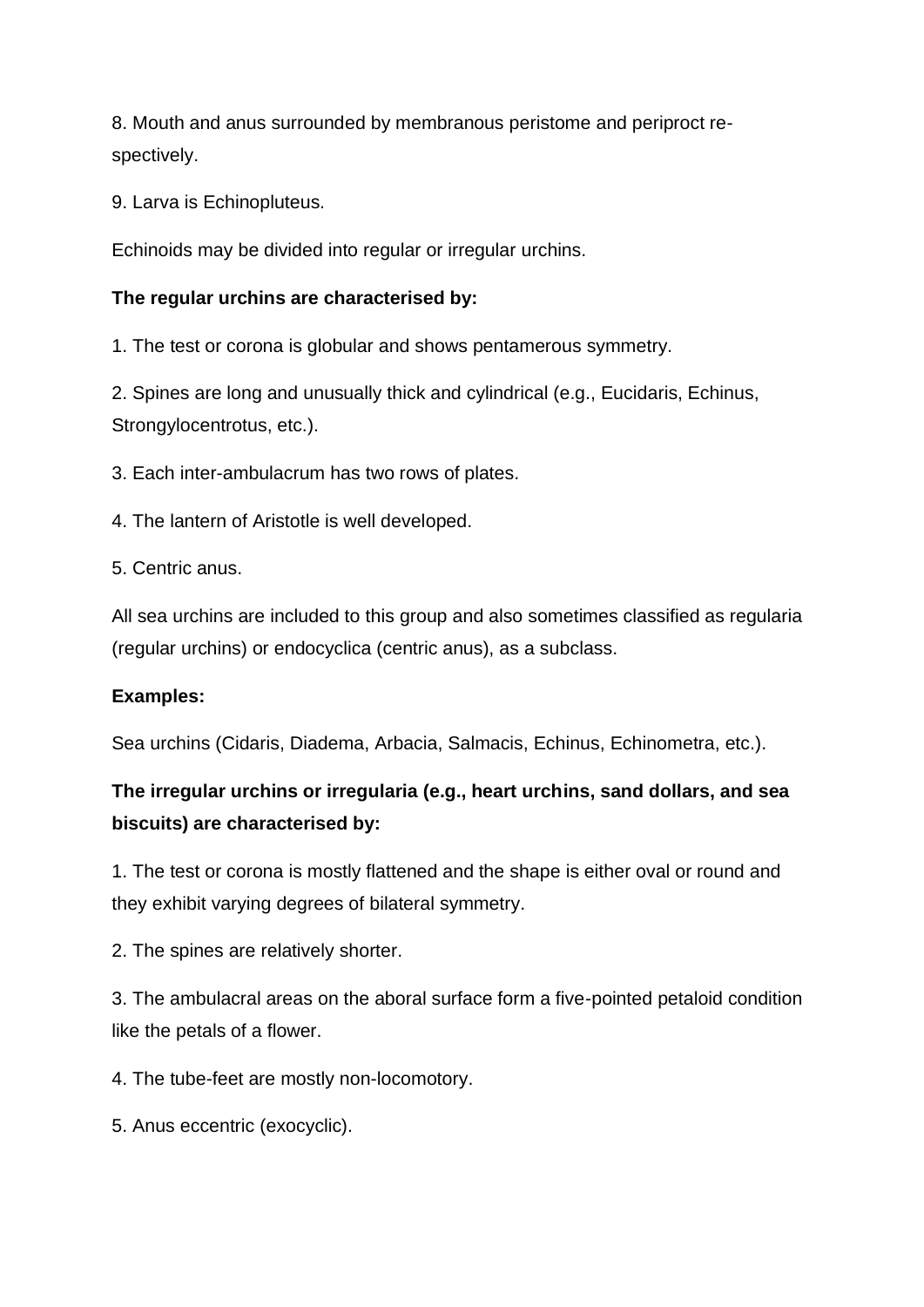The irregular echinoids are sometimes classified as irrgularia or exocyclica (anus ecentric) as a subclass.

### **Examples:**

Sea biscuits (Clypeaster); Sand dollar (Encope, Mellita, Dendraster, etc.); Heart urchins (Echinocardium, Lovenia, Spatangus, etc.)

## **The class Echinoidea is divided into two subclasses:**

### **Subclass A. Perischoechinoidea:**

### **Features:**

1. They are largely primitive fossil sea urchins of the palaeozoic seas. The earlist representatives are found in the Ordovician period. Bothriocidaris has been reported from Russia. The test is rigid and round in shape. Each ambulacrum has two rows of plates and interambulacrum has single row of plates. The typical lantern of Aristotle is absent. The madreporite is radially disposed.

## **(i) Order Cidaroida:**

The order includes both extinct and existing echinoids.

## **Features:**

1. Test round.

2. There are two rows of plates for each ambulacrum and interambulacrum.

3. Each interambulacral plate bears one large spine which is surrounded by small spines at the basal end.

4. Gills, sphaeridia are absent.

### **Examples:**

Cidaris, Eucidaris , Phyllacanthus, Stylocidaris, Goniocidaris.

### **Subclass B. Euechinoidea:**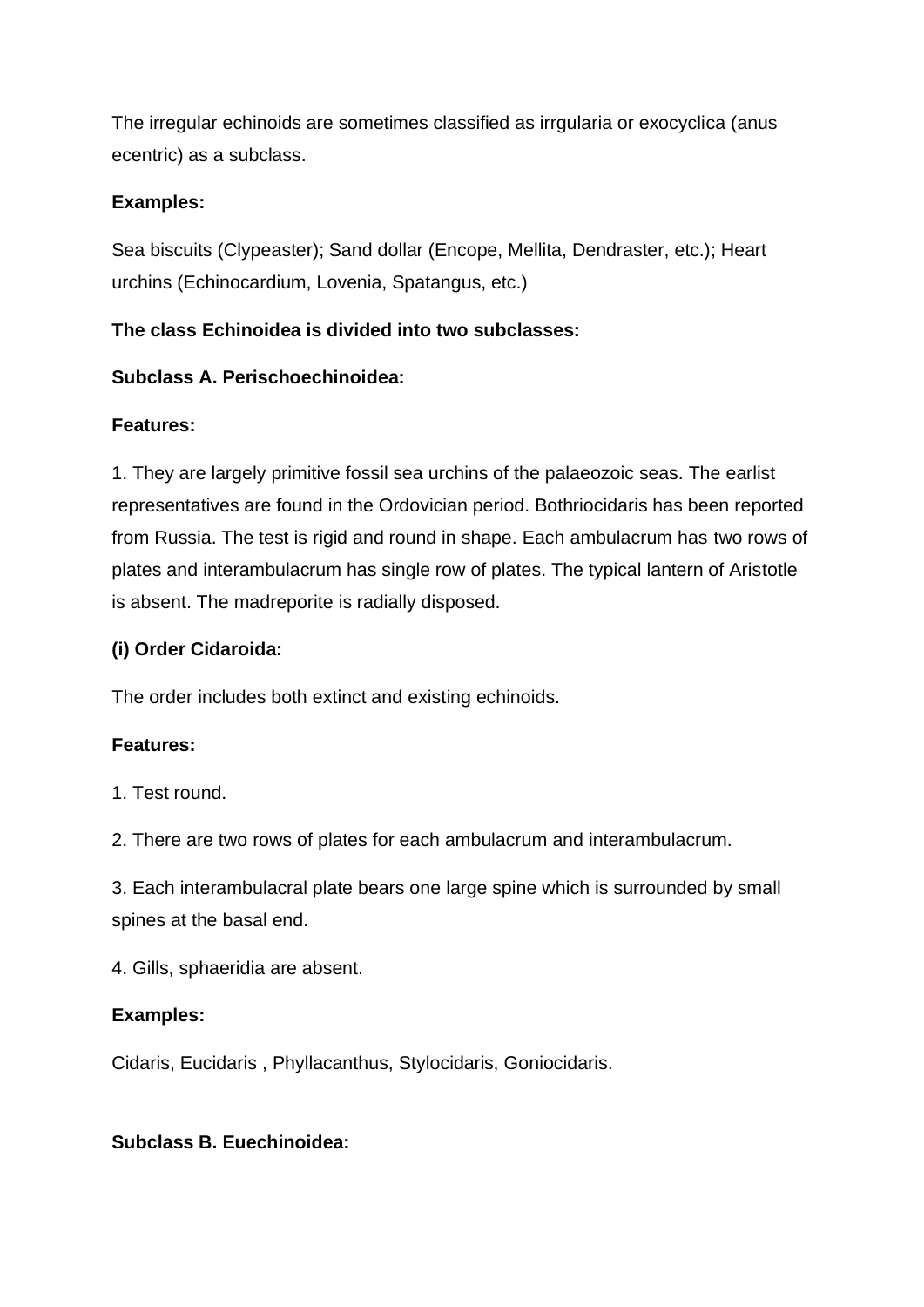This subclass contains the most living species of echinoids.

### **Superorder Diadematacea:**

- 1. Sea urchins with perforated tubercles.
- 2. Spines are extremely long and pointed.
- 3. Gills usually present.

### **(i) Order Pedinoida:**

Rigid test with solid spines

### **Example:**

Caenopedina.

### **(ii) Order Diadematoida:**

Rigid or flexible test with hollow spines

### **Example:**

Diadema

### **(iii) Order Echinothuroida:**

- 1. Deep sea species with a delicate, flexible test.
- 2. Gills inconspicuous or lost.

### **Example:**

Asthenosoma.

### **Superorder Echinacea:**

- 1. Rigid test with solid spines.
- 2. Gills present.

### **(iv) Order Arbacioida:**

1. Test globular.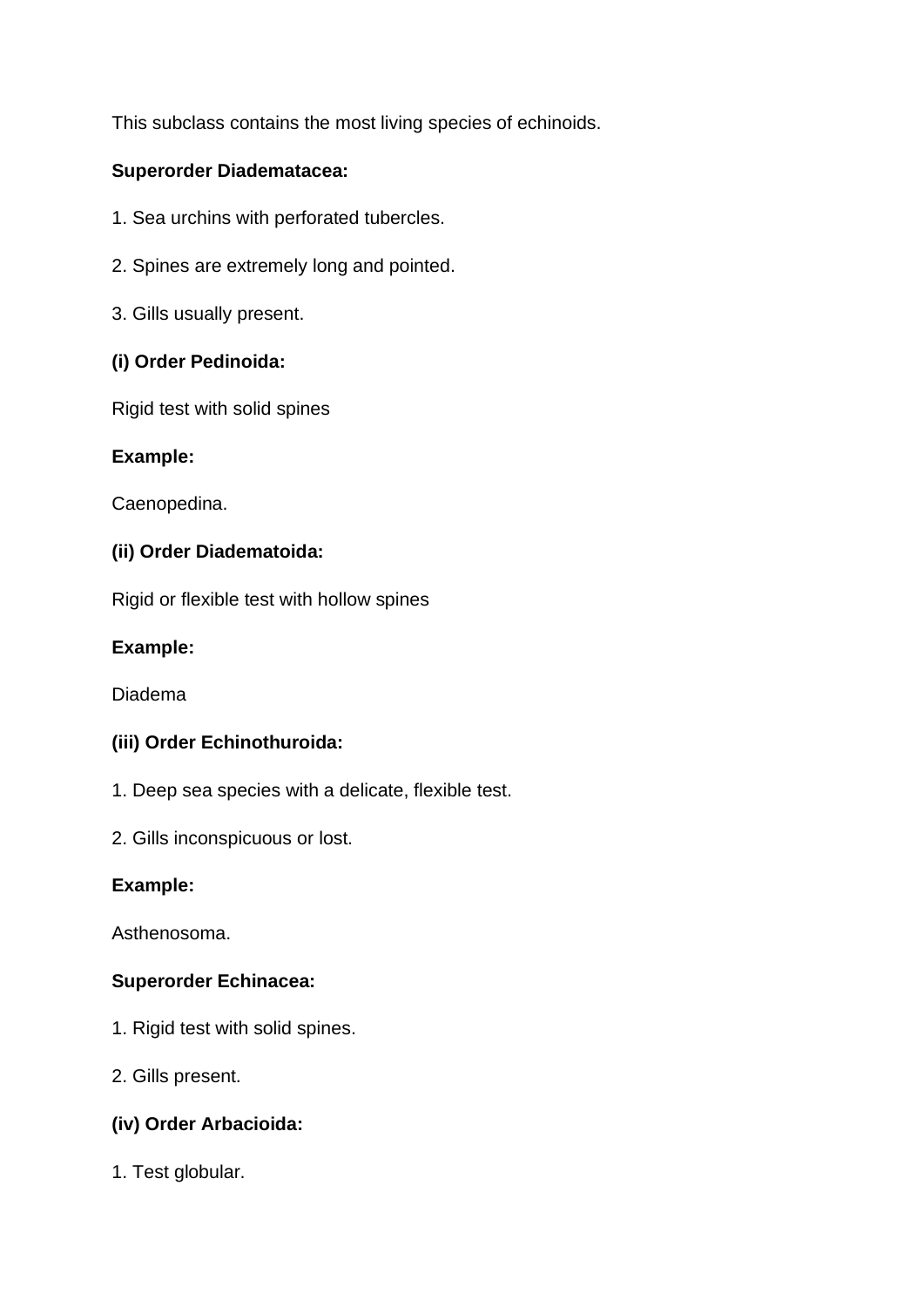2. Spines solid

3. Periproct with four or five plates.

## **Example:**

Arbacia

## **(v) Order Temnopleuroida:**

1. Test sculptured in some species.

2. Camarodont lantern (Epiphysis of the lantern are greatly enlarged and meet the pyramids to form bar).

### **Examples:**

Temnopleurus, Salmacis, Toxopneustes, Lytechinus, Tripneustes.

### **(vi) Order Echinoida:**

- 1. Test non-sculptured and rarely oval with imperforate tubercles.
- 2. Camarodont lantern.

### **Examples:**

Echinus, Paracentrotus, Echinometra, Echinostrephus, Strongylocentrotus.

### **Superorder Gnathostomata:**

- 1. Lantern present.
- 2. Ambulacral plates single.
- 3. Mouth in the centre of oral surface but anus situated to the apical centre.

4. Irregular urchins.

## **(vii) Order Holectypoida:**

- 1. This order includes extenct forms.
- 2. The test is regular.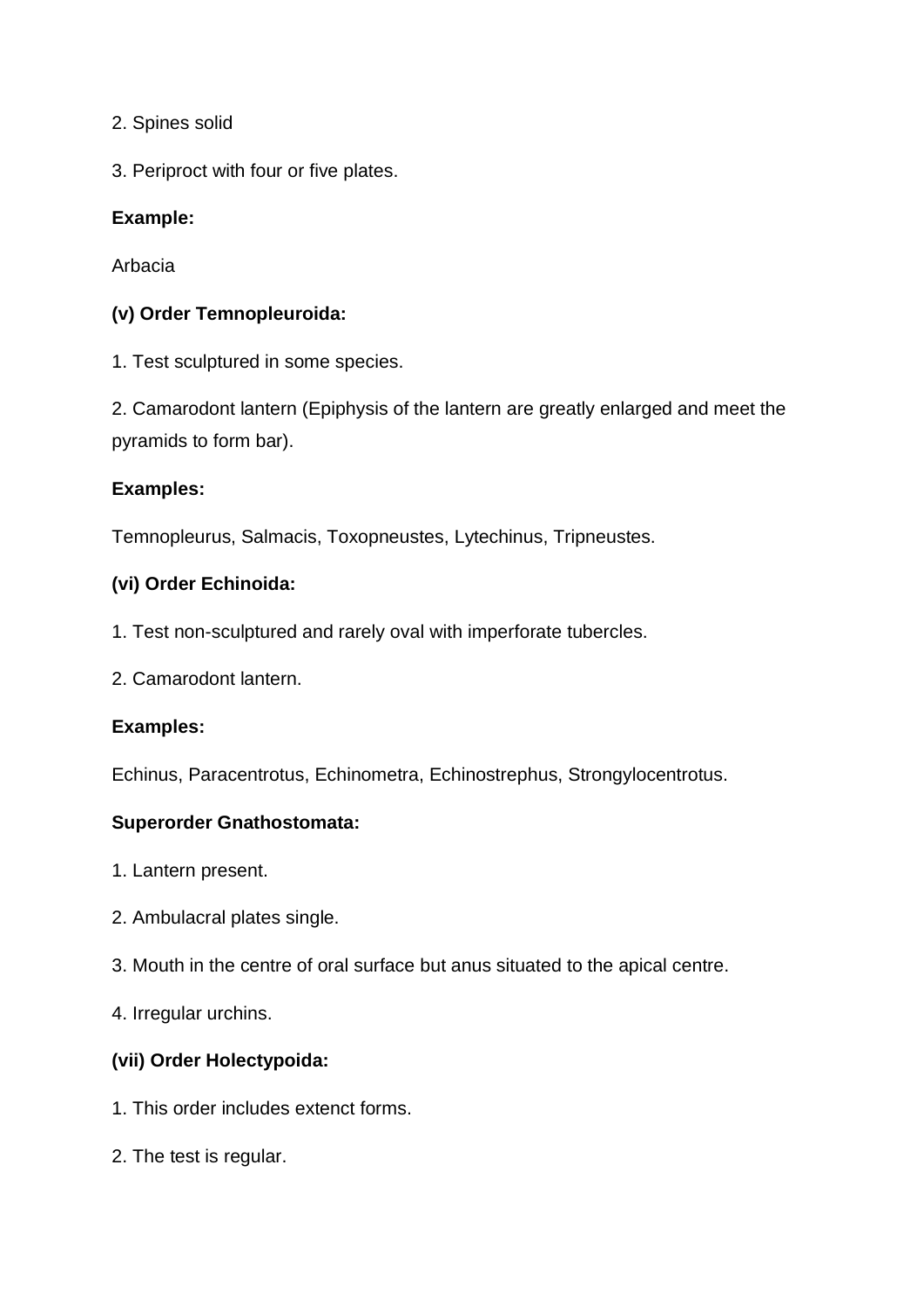- 3. Ambulacra are simple and do not show petaloid development.
- 4. Lantern of Aristotle present.

### **Examples:**

Pygaster, Plesiechinus, Holectypus, Echinoneus, Micropetalon.

## **(viii) Order Clypeasteroida:**

- 1. Members are called sand dollars.
- 2. Body irregular with flattened test.
- 3. Lantern and petaloids present.
- 4. Gills lacking.
- 5. Mouth centrally placed but anus excentrically placed.
- 6. Ambulacra at the aboral side are petaloid.

#### **Examples:**

Clypeaster , Arachnoides, Echinocyamus, Fibularia, Mellita, Encope , Rotula, Laganum, Dendraster

### **Superorder Atelostomata:**

Irregular urchins. Lantern absent.

### **(i) Order Spatangoida:**

- 1. The members of this order are called heart urchins.
- 2. Body irregular with an oval test.
- 3. Lantern and the gills absent.
- 4. Mouth and anus excentrically placed.
- 5. Four of the five ambulacral areas have become petaloid at their aboral ends.

### **Examples:**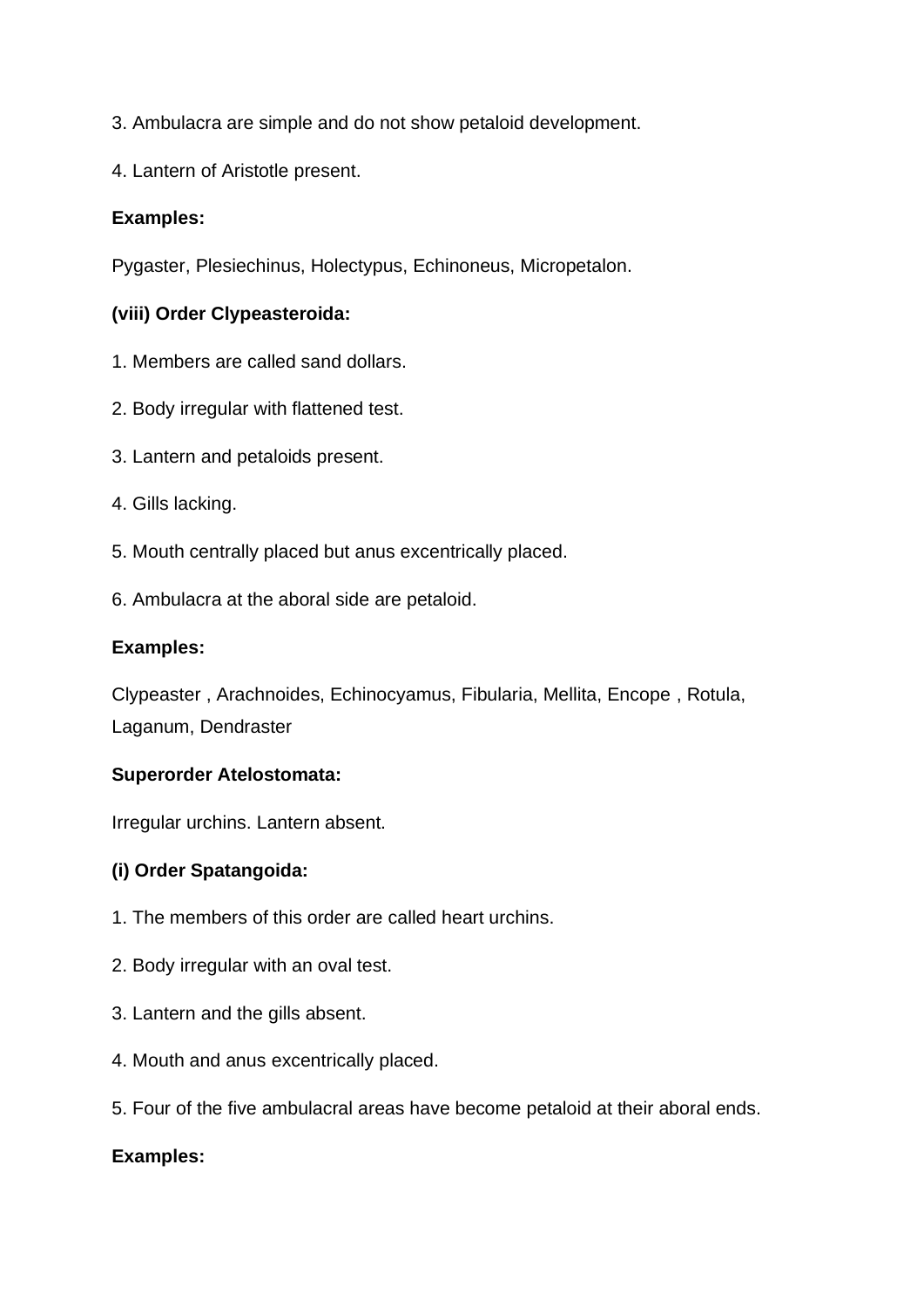Spatangus, Echinocardium, Plexechinus, Urechinus, Moira, Meoma, Lovenia, Brissopsis, Paraster, Hemiaster, Aeropsis, Palaeostoma.

### **(ix) Order Cassiduloida:**

- 1. This order includes mostly the fossil forms.
- 2. Test round and oval in outline.
- 3. Lantern of Aristotle absent in living forms.
- 4. Ambulacra become petaloid at the aboral end.
- 5. Genital plates usually fused with, the madreporite.

### **Examples:**

Echinolampus, Apatopygus, Cassidulus, Anochamus, Tropholampas.

### **5. Class Holothuroidea (Devonian—Recent):**

 $[Gk.$  holothurion = a water polyp; eidos = form]; Approx. 1200 species.

- 1. The members of the class are known as sea cucumbers.
- 2. Body cylindrical and exhibits bilateral symmetry.
- 3. Mouth and anus located at the opposite extremities of the body.
- 4. Skin soft and thin and without spines and pedicellariae.
- 5. Oral podia modified as tentacles.
- 6. Skeleton reduced to microscopic ossicles.
- 7. Surface of the body may exhibit five ambulacral areas.
- 8. Stone canal without the external opening.
- 9. Tube-feet locomotory in function and restricted to the five ambulacral areas.
- 10. Larva is auricularia.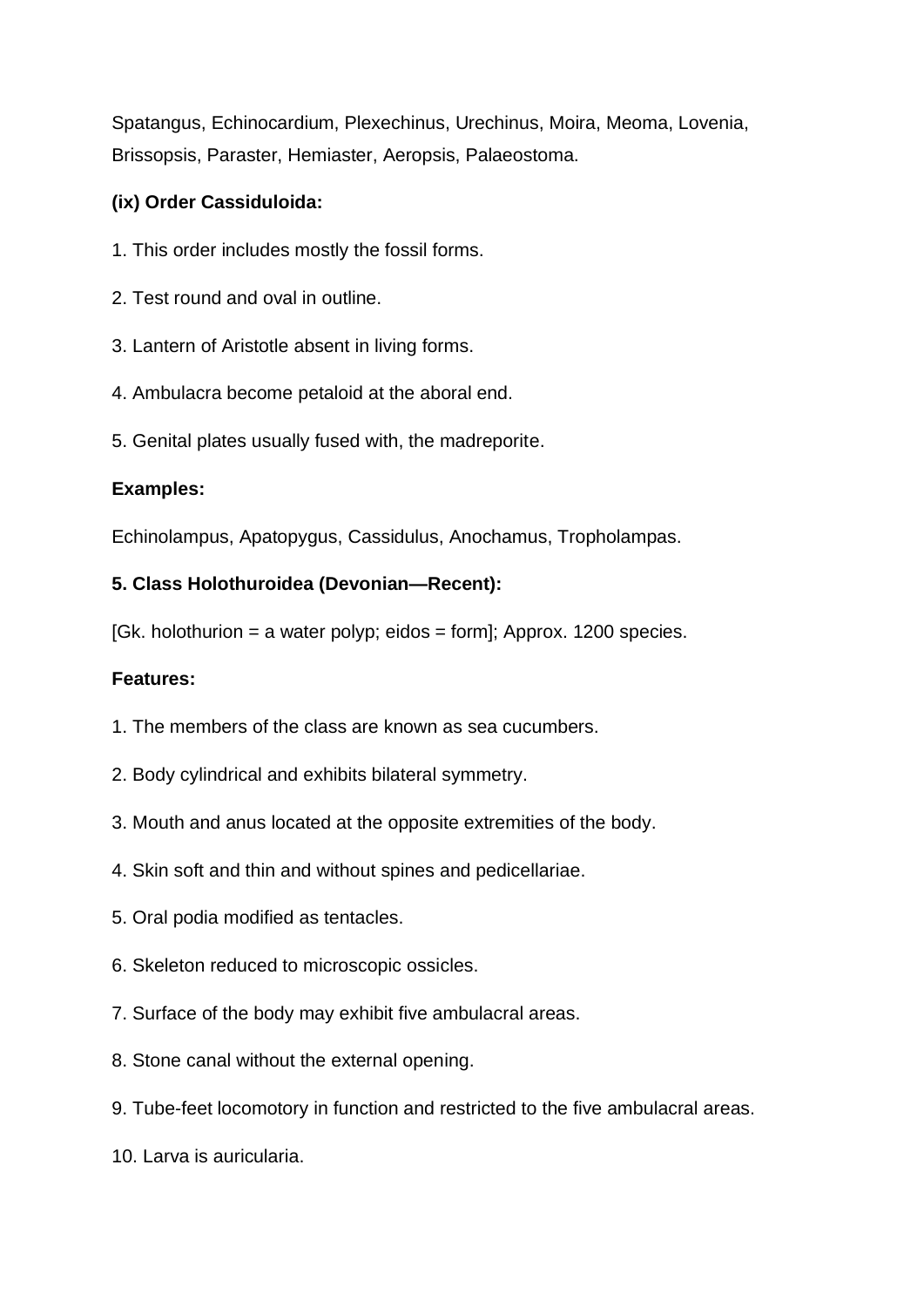## **(i) Order Dactylochirotida:**

- 1. Primitive sea cucumbers.
- 2. Tentacles simple.
- 3. Body U-shaped and enclosed within a flexible test.

### **Example:**

Echinocucumis.

### **(ii) Order Dendrochirotida:**

1. Oral tentacles are arborescent (tree like in appearance) and dendritic, i.e., with tree-like branches and number is usually 10 (upto 30). Tentacles are not provided with ampullae.

2. Tube-feet present and may spread all over the body or may be restricted to the ambulacral areas.

- 3. Respiratory trees present.
- 4. Respiratory trees lack Cuvierian tubules.
- 5. Usually shallow water forms.

### **Examples:**

Cucumaria , Thyone, Trachythyone, Ypsilothuria, Psolus, Pentacta, Sphaerothuria, Leptopentacta.

## **(iii) Order Aspidochirotida:**

1. Tube-feet numerous.

2. Oral tentacles shield-like or peltate, i.e., branched from central stalk and the number is usually 20 in most cases but varies 15 to 30 in some.

- 3. Pharyngeal retractor muscles absent.
- 4. Respiratory trees with Cuvierian tubules well-formed.